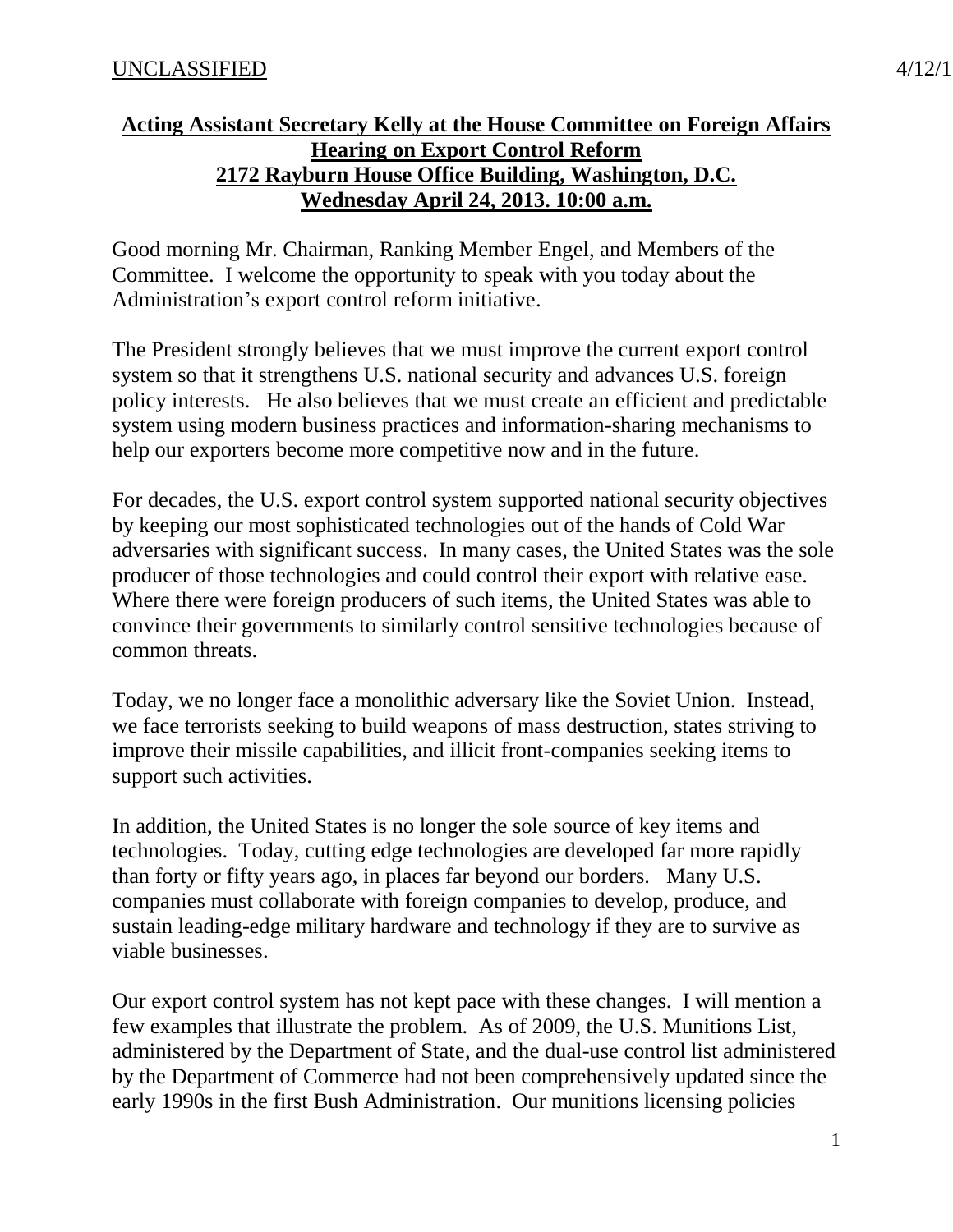## $UNCLASSIFIED$   $4/12/1$

required individual licensing for most countries for items on the U.S. Munitions List. For example, not only the F-16 aircraft, but nuts and bolts in the F-16, and conversations between the exporter and the end-user about how to use them, required individual licenses. Our system required us to spend as much time on proposed exports to our closest allies as we spend on proposed exports to the rest of the world, and as much time on our "crown jewel" technologies as on the nuts and bolts of those technologies.

By 2009, our munitions licensing system was processing over 80,000 license applications per year. The military forces of our allies faced unpredictable and, in some cases, quite lengthy delays in their efforts to obtain U.S. defense articles so that they could work efficiently alongside U.S. forces in theatres of conflict. U.S. exporters have seen growing efforts by foreign competitors to replace or remove U.S. defense articles from their products. By doing so, foreign companies do not have to deal with the U.S. munitions licensing system, or obtain U.S. permission if they want to reexport a product containing any U.S. defense article – even something as small as a bolt. The "ITAR-free" trend also helped create and sustain foreign competitors at the prime and sub-prime levels.

In August 2009, President Obama directed a White House task force to examine how to modernize our export control system to better address current threats, and to navigate the rapidly changing technological and economic landscape of the 21<sup>st</sup> century. The task force included representatives from the Departments of State, Defense, Commerce, Energy, Treasury, Justice, Homeland Security, and the Office of the Director of National Intelligence.

The task force completed its initial review of our export control system in early 2010 and found numerous deficiencies. In addition to the problems I mentioned previously, agencies had no unified computer system that permitted them to communicate effectively with each other, let alone with U.S. exporters. Exporters faced numerous paperwork requirements. Licensing requirements were confusing, which delayed U.S. exporters and made them less competitive in overseas markets. The task force found that this confusion helps those who might evade our controls. The task force noted instances of enforcement actions that were ineffective and wasteful, mostly due to poor communication among the various export enforcement entities.

To address these deficiencies, in early 2010 the task force put forward recommended reforms in four key areas: licensing policies and procedures; control lists; information technology; and export enforcement.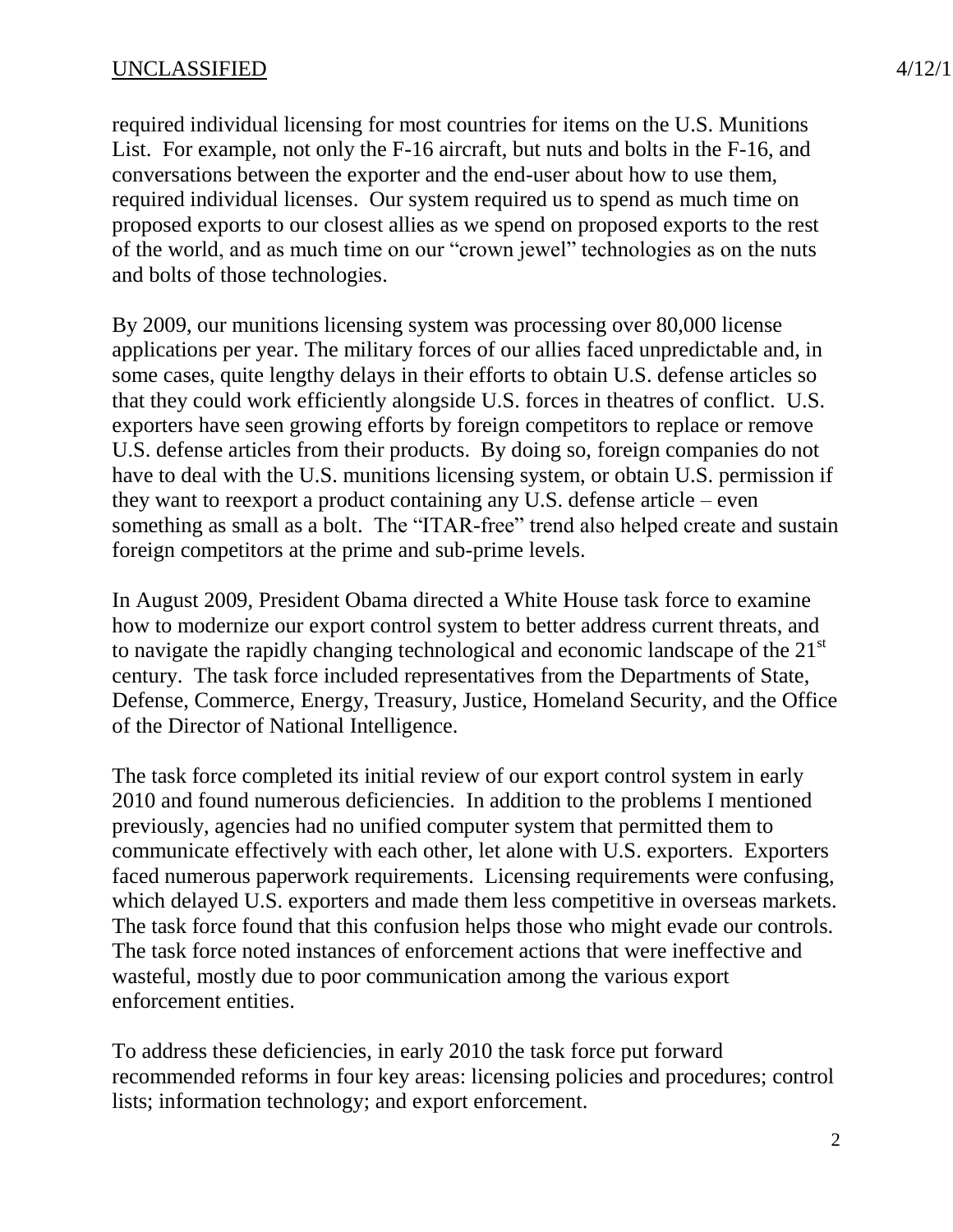The President accepted these recommendations and directed agencies to implement them as mapped out in a three-phase implementation plan. In the first phase, we made core decisions on how to rebuild our lists, recalibrate and harmonize our definitions and regulations, update licensing procedures, create an Export Enforcement Coordination Center, and build a consolidated licensing database.

Agencies are currently engaged in the second phase of work, which is the implementation of all of those decisions. State, Commerce, and Treasury will adopt the Department of Defense's secure export licensing database – called "USXports" – as the initial step to creating a government-wide computer system dedicated to supporting the export control process. I am pleased to report that the Department of State shortly will implement the new system for munitions licensing.

Much of our effort has centered on revising the U.S. Munitions List and the Commerce Control List. In essence, this part of the reform will ensure that those items of greatest concern from a military perspective will remain on the USML, and thus be subject to the strictest licensing requirements, while items of less sensitivity will be moved to the Commerce Control List (CCL).

I want to emphasize a key point: *items moving to the CCL will remain controlled*. They are not being "decontrolled." In specific circumstances, they will be eligible for export under Commerce's more flexible licensing mechanisms. Overall, I am confident that the new lists will permit State to continue to perform its national security and foreign policy mandates in export licensing, including the review of license applications under the Commerce system.

I will also note that we are making tremendous progress in the effort to rewrite the categories. We have published twelve rebuilt USML categories in the *Federal Register* in proposed form for public comment. The proposed rules for the seven remaining categories have been drafted and are currently either undergoing or awaiting interagency review so that we can then publish them for public comment.

We have benefited significantly from this public process, which has included sharing the draft proposed rules with Congress before their publication. The inputs we have received – from Congress and from industry – have bolstered the careful and considered process we have undertaken in rebuilding the lists. This has also brought Congress into the process earlier, a key feature of our improved Congressional notification process for list review and arms sale issues.